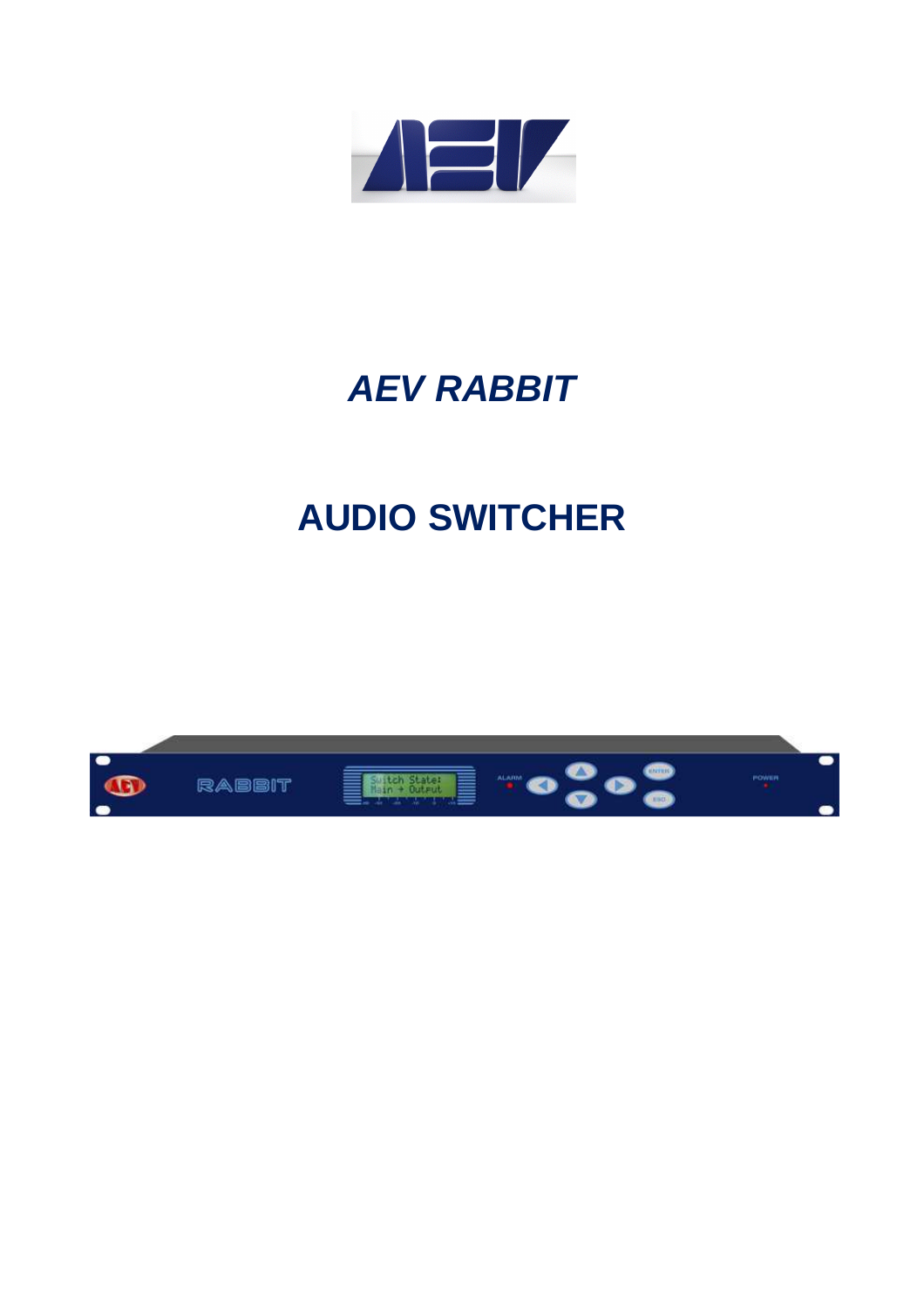**Rabbit** is an audio switcher equipped with two inlets and one outlet, available in two versions, **STEREO** (Left and Right) and **MPX** (composite)

The application range for the **STEREO** model can be : in **STUDI O** and in **REMOTE** ( Supervisor).

Use it in the **S***Tubi o version for switching from a main stereo source (MAIN Left+Right),* to a secondary source ( IN Left+Right).

\_ Use it in the **SUPERVI SOR** version for switching from a main stereo source ( MAIN Left+Right), i.e. a satellite reception, to a secondary source ( IN Left+Right), such as, for example, a network of emergency terrestrial radio links, generating eventual alarms and carrying

out emergency switchovers.

The application range for the **MPX** model can also be : in **Studio** and in **REMOTE** (**SUPERVI SOR**).

For managing a switchover from a main MPX source, such as, for example, a network (MAIN MPX) to a local splitting area (mono IN MPX or IN Left+Right with the generation of 19KHz stereo

subcarrier and RDS injection by using the signal present in the MAIN input).

\_ A Supervisor use is the ideal solution to enable, in remote sites, the management of different terrestrial transmitters chains, for example between a satellite reception and a network

of terrestrial radio links, hence managing eventual alarms and carrying out emergency switchovers.

The standard available models are:

\_ Rabbit Stereo Audio Switch



## \_ Rabbit MPX Audio Switch



These are available in the following versions:

**Studio** 

\_ Supervisor

**Rabbit** is very easy to program, thanks to its display and keyboard located on its front panel. **Rabbit** can also be programmed with an external Software via RS232 or USB.

**Rabbit** is equipped with a passive By-pass system (Relay) capable of directly by-passing the main input (MAIN) on the output (OUT) in the instance of an extensive malfunction of the equipment or of a power loss ( when the option Back-up is not present)

**Rabbit** is equipped with a stereo auxiliary output, on pin connectors, to enable an eventual connection to recording apparatuses.

**Rabbit** can accept external controls normally off or normally on, steady or pulse. The inputs are opto-insulated and the configuration can be carried out with its panel or with a PC.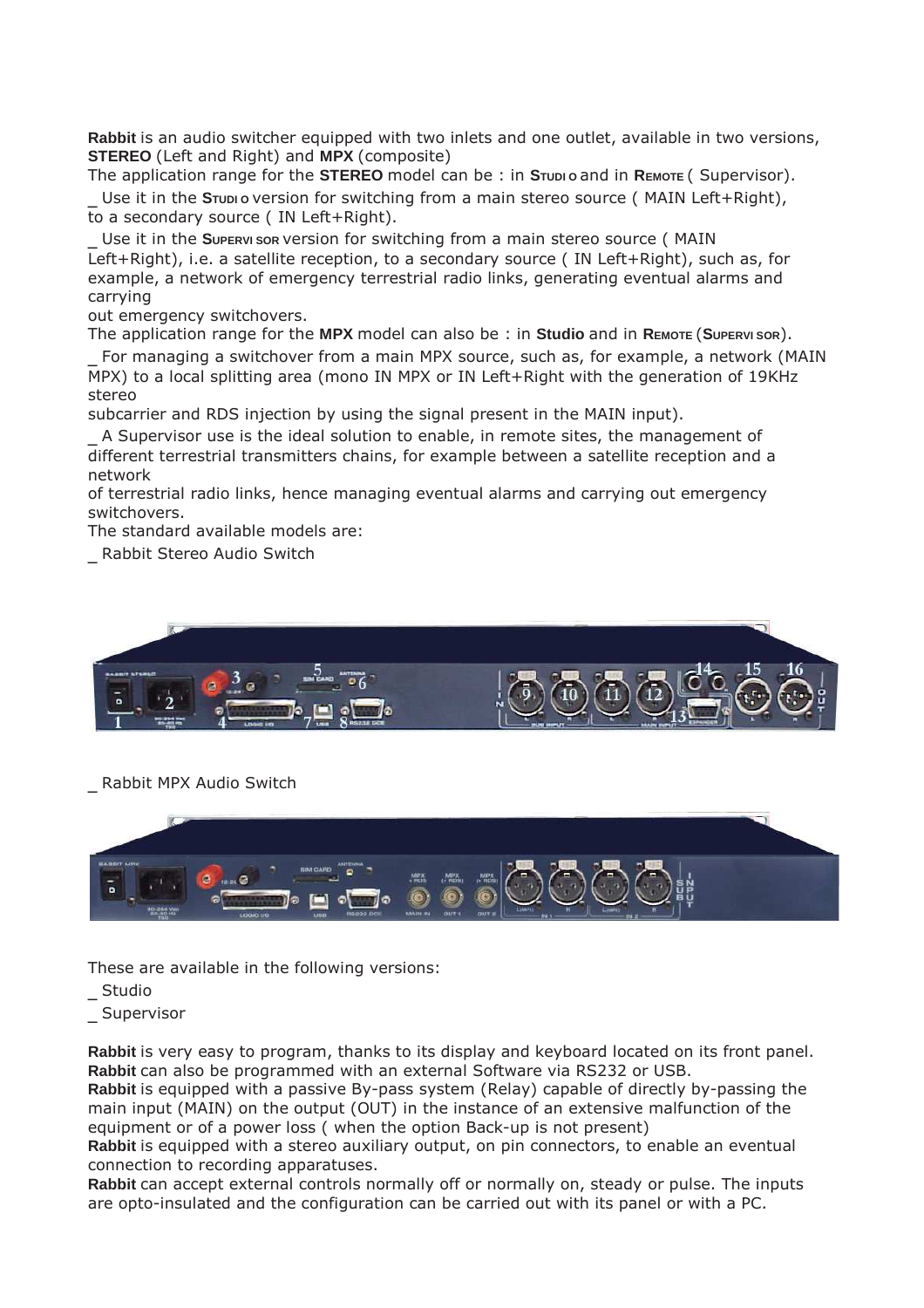**Rabbit** supplies an opto-insulated output control which relays the status of the internal audio switcher. The status of the output opto-coupler can be programmed via panel or PC, it can be normally on, off, steady or pulse.

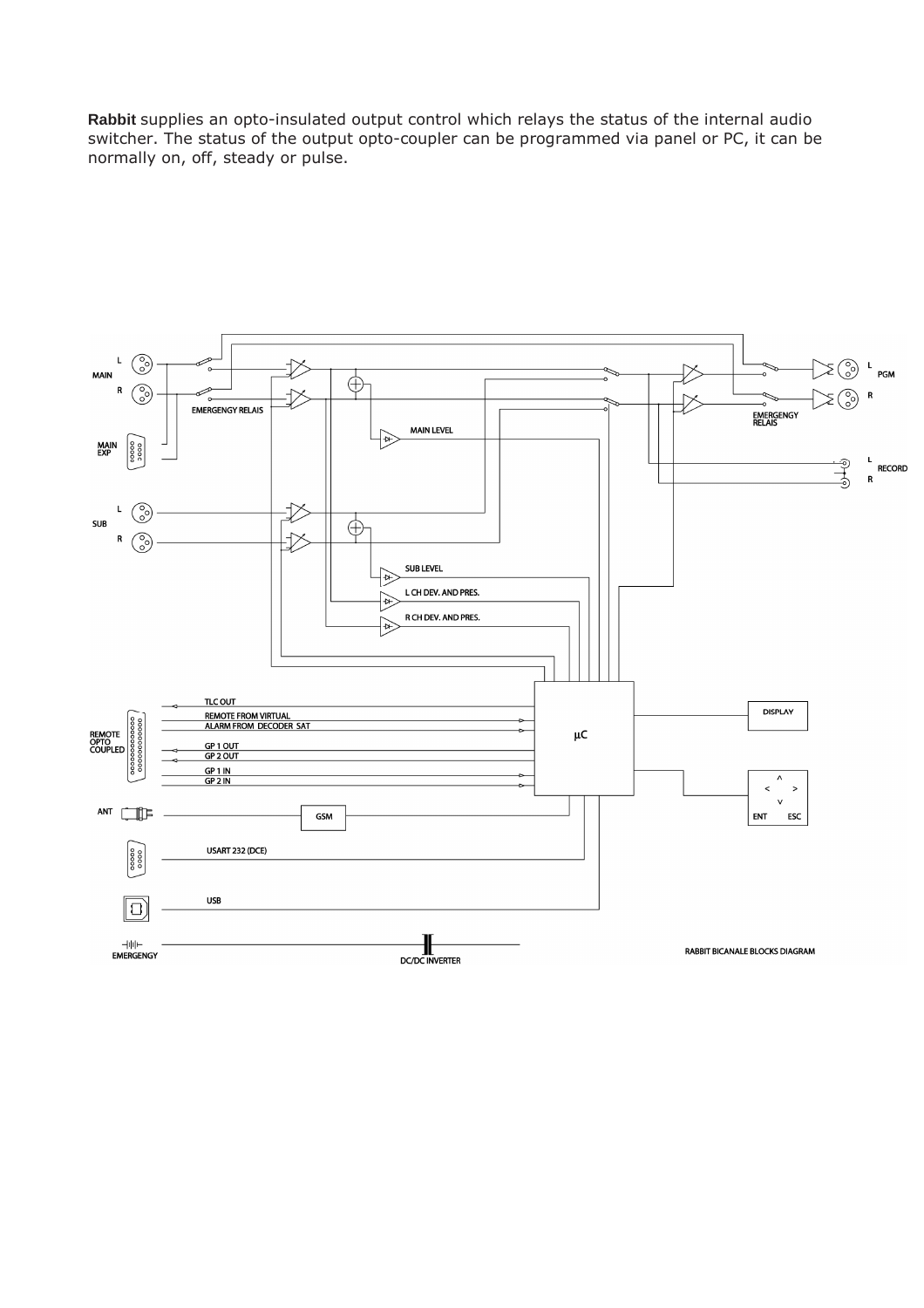

EXPANDER Connection

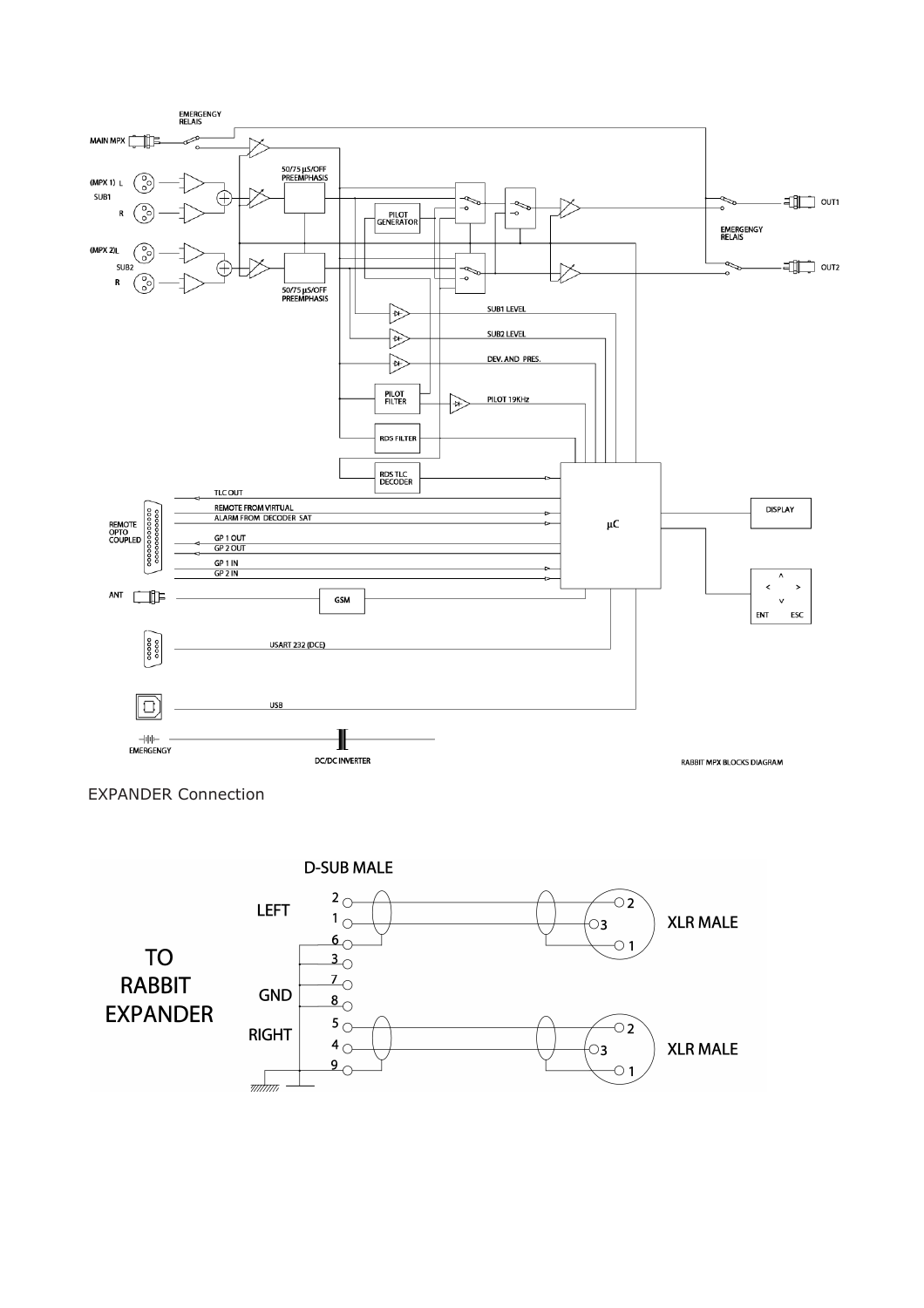

## **Technical Specification**

**I NPUT L/ R**  Analog audio input configuration Electronically balanced Left & Right Input level  $-12 \div +12$  dBu Input Impedance 10 K\_ Common mode rejection Greater than 50 dB (30 Hz 15 KHz) Connectors XLR Female, EMI suppressed **OUTPUT L/ R**  Analog audio output configuration Electronically balanced Left & Right Output level As Input Level in Transparent Mode,  $-12 \div +12$  dBu in Absolute Mode. Output Impedance 100 \_ Connectors XLR Male, EMI suppressed **OUTPUT L/ R REC**  Analog audio output configuration Unalanced Left & Right - MPX 1/2 Output level -6 dB Output Impedance 100 \_ Connectors PIN RCA **LOGI C I NPUT**  Configuration Opto-coupled (with internally 330 \_ protection) Typical Voltage input 5 Vdc (for 10 mA input) Max Reverse Voltage 5 Vdc